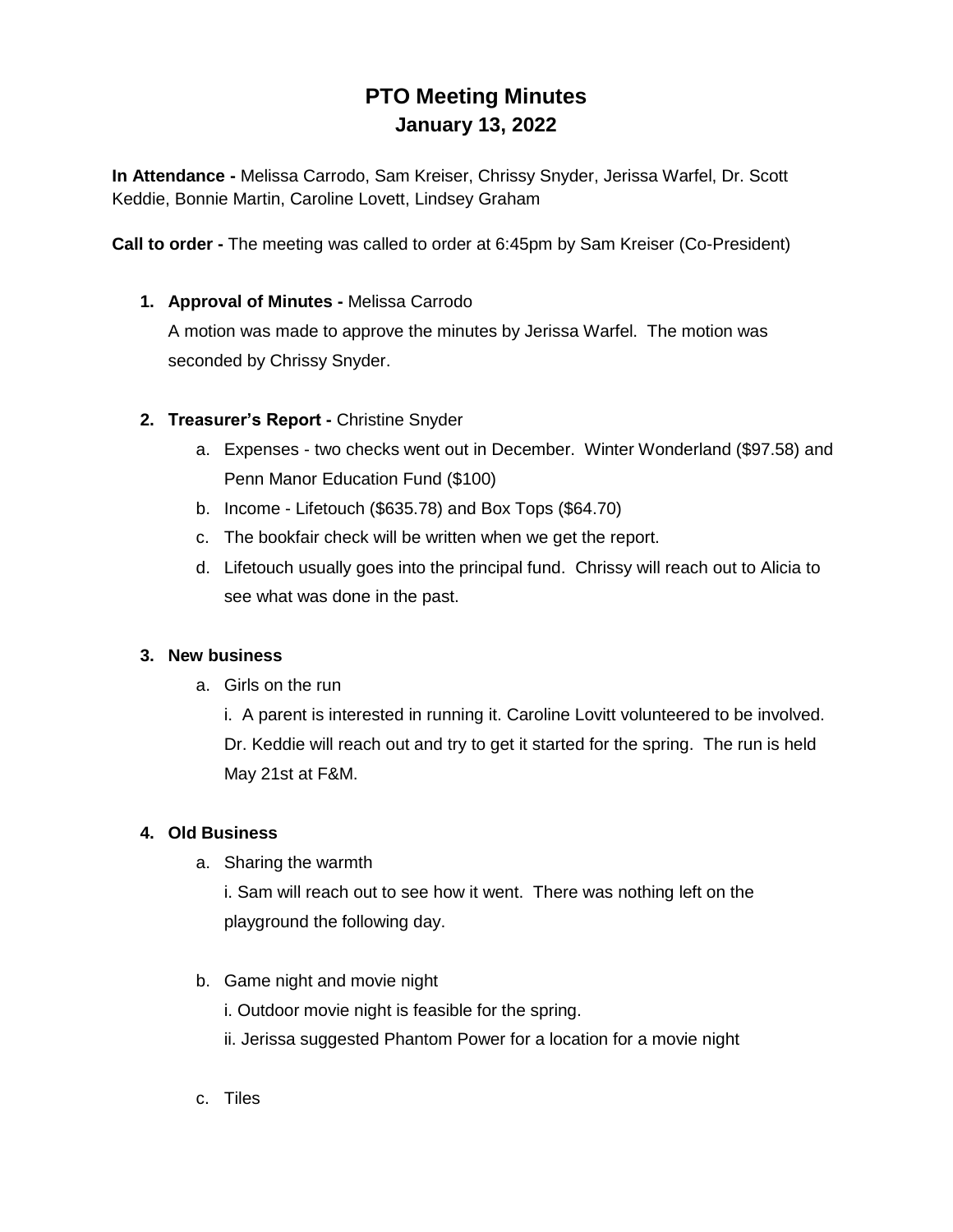i. Dr. Keddie suggested we wait to see how many more we get this year before we plan what to do with the tiles.

ii. Dr. Keddie is looking for someone to work on it and thinking of ideas for locations

iii. Chrissy talked to Square One and has ideas for hanging the tiles in a nonpermanent manner.

iv. Tiles will be continued for this year.

v. Ms. Fausnaught has all the materials needed. March 4th is the order deadline. Orders will arrive by Mother's Day.

# **5. Upcoming Events**

a. Yearbook - Bonnie Martin

i. A chair is needed for next year.

ii. Yearbooks will be on sale Jan 31-Feb 11, online and paper will be accepted.

Payment must be in form of check or money order.

iii. 75% of the sixth grade information has been entered, pictures are entered

iv. Cost will have to go up next year

v. We'll have to look at the contract for next year in the spring. It would be helpful to look over the contract with Bonnie's guidance.

- b. Square 1 Chrissy Snyder (see above)
- c. Upcoming Fundraising Chrissy Snyder & Jerissa Warfel

i. Penny Wars will be held in February (2/1 - 2/11). The winning grade will be announced on 2/14. Dr. Keddie confirmed that a pizza party as a prize complies with current protocols. Alternatives will need to be offered for those with dietary restrictions. Bonnie suggested a movie day.

ii. Spiritwear fundraiser will be held in March with B&T.

iii. Easter candy sale with Meisse or Groff's. Jerissa is looking into it.

iv. Sub sale will be held in May. Drive through pick-up on May 13th with Fun Run.

v. Fun Run will be held on May 13th. There will be a meeting this Sunday, January 16th at 2pm to begin planning. Shannon will walk through what was previously done.

d. Talent Show- Heather Fellenbam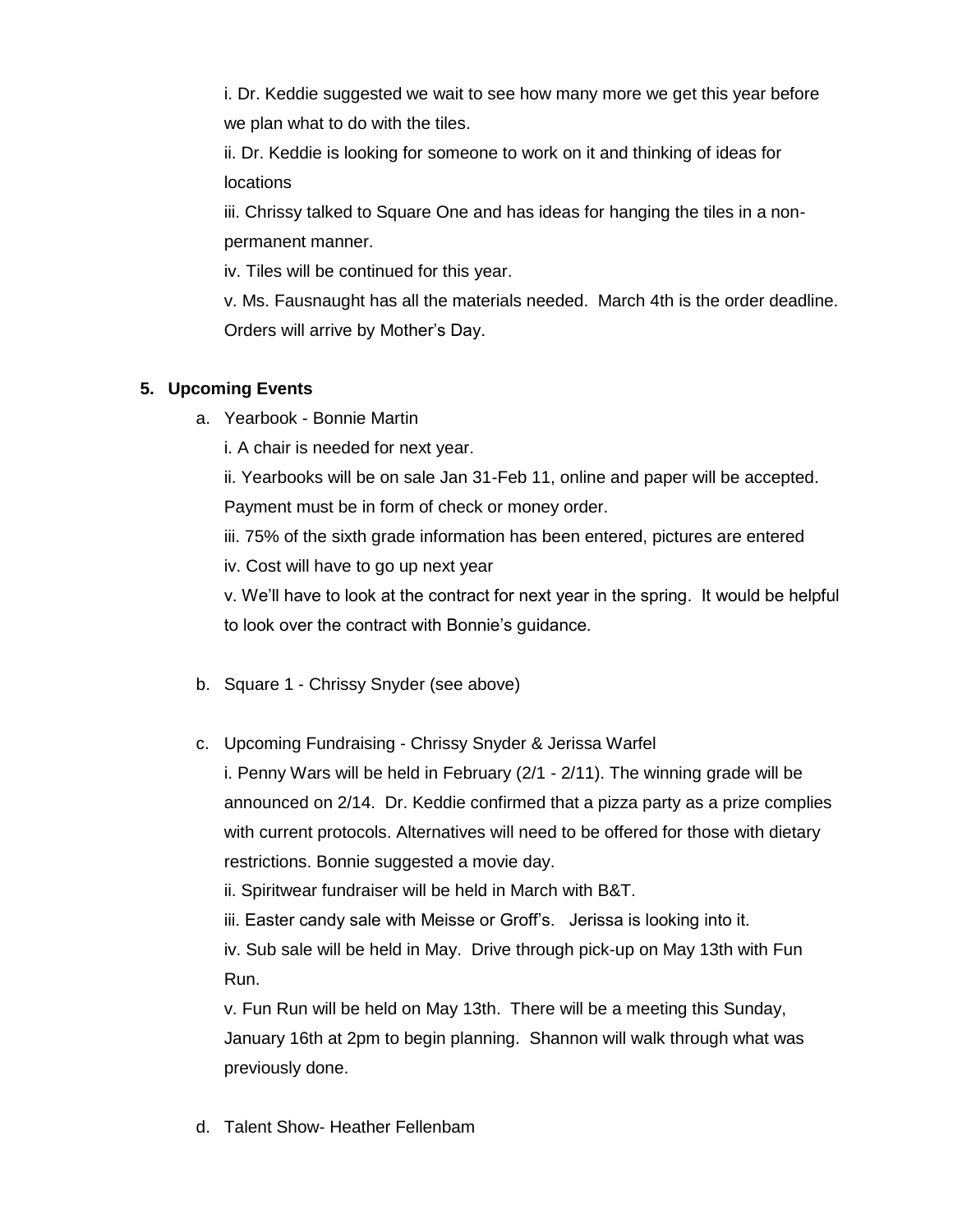i. Dr. Keddie relayed Mrs. Fellenbaum's concern with large numbers in cafeteria ii. There is potential for the talent show to be held outside.

iii. Dr. Keddie suggested portable speakers with mic to use for this event and future events. He will be sending product suggestions to Sam for review.

#### e. Scholarship- Chrissy Snyder

i. Chrissy has the paperwork for the scholarship. The high school guidance counselors will put the applications out to students and get us the submissions. ii. Once submissions are in hand, the committee will review submissions and decide on the recipient.

# f. 6th grade graduation- Lindsay Graham

i. Sam answered Lindsay's questions in regards to what graduation typically looks like

- Graduation was outside last year. If held outside this year, it was suggested that a few dates are planned in case of rain. Potential dates are May 31, June 1, or June 2.
- There is a video with photos of students (younger and present).
- Gifts are given to 6th graders. Cinch bag worked well last year and previous years..
- After graduation, students go to Conestoga Pool (last year Millersville Lions Pool). Parents donate time, supplies, and money for food for the pool party.
- PTO doesn't host the event. PTO makes a gift to the 6th grade class.
- The principals typically purchase tshirts for the sixth graders.
- Coordination of dismissal times, etc. should be done with Mrs. Ragland.

ii. Lindsey suggested that each committee puts together a folder or handbook for future chair use.

g. End of year picnic- Adam Zurn

i. Sam will reach out to Adam Zurn for updates.

- ii. Chrissy Snyder rented an ice cream truck for the event.
- iii. The end of year picnic will be held on Friday, May 6th.